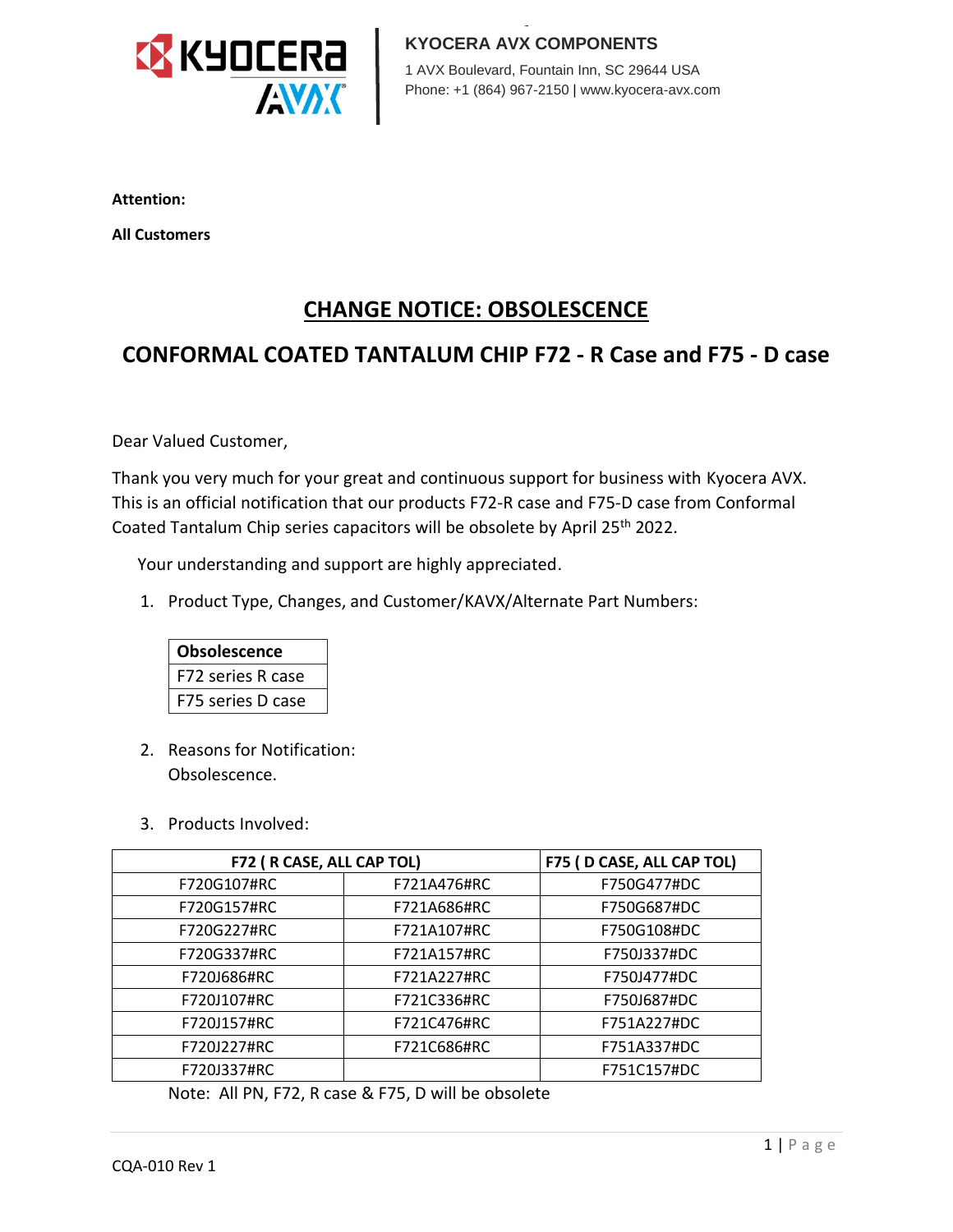

#### **KYOCERA AVX COMPONENTS**

1 AVX Boulevard, Fountain Inn, SC 29644 USA Phone: +1 (864) 967-2150 | www.kyocera-avx.com

### 4. Change Schedule:

| Change Event | Target Completion Date      |
|--------------|-----------------------------|
| Implement    | April 25 <sup>th</sup> 2022 |
| Change       |                             |

5. Feedback Due:

## **Feb 25th 2022**

Please indicate your feedback to Kyocera AVX in writing by this feedback date.

Thank you.

Kyocera AVX Corporation Antonio Aviles Tantalum Quality Manager [antonio.aviles@avx.com](mailto:antonio.aviles@avx.com)

October 25th 2021